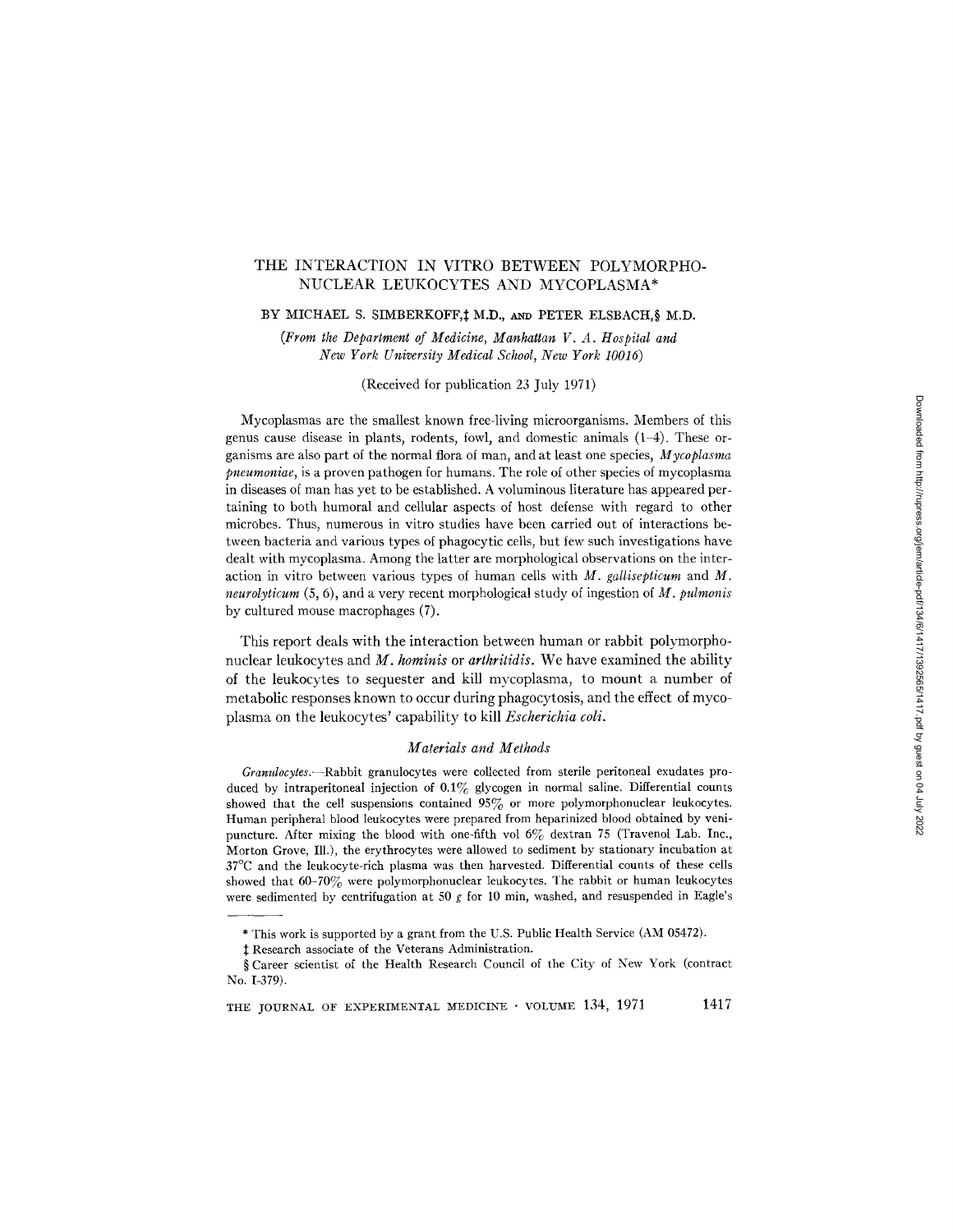minimal essential medium  $(MEM)^1$  or medium 199 (Grand Island Biological Co., Grand Island, N.Y.) at the desired concentration. Concentrated homogenates of granulocytes were prepared in distilled water using a motor-driven teflon pestle. The homogenates were then diluted to the desired concentration in MEM or medium 199.

*C~dture and Incubation Procedures.--* 

*Mycoplasmas (pleuropneumonia-like organisms [PPLO]):* Mycoplasmas were grown and maintained in broth or agar media. The broth contained 70% PPLO broth (Difco Laboratories, Inc., Detroit, Mich.),  $20\%$  unheated horse serum,  $10\%$  yeast extract,  $0.5\%$  arginine hydrochloride, and 1000 units of penicillin/ml. Agar plates contained the above plus  $1\%$ Bacto-agar (Difco Lab.). *M. hominis* and *M. arthritidis* strains grown overnight in broth medium were sedimented by centrifugation at 10,000 g for 15 min, washed, and resuspended in broth medium or MEM. Species-specific antisera directed at the mycoplasma used in these experiments were prepared by serial inoculation of rabbits with whole, heat-killed organisms emulsified in Freund's complete adjuvant. Specificity of the sera was determined by growthinhibition tests (8) against homologous and heterologous mycoplasma species. Incubation mixtures consisted of mycoplasma at various concentrations of viable organisms,  $4 \times 10^7$ granulocytes/ml or comparable concentrations of granulocyte homogenate, typespecific antiserum, or normal rabbit serum in a final concentration of 1/200, all in a total volume of 5 ml of MEM or medium 199. Incubation was carried out in a rotary shaker at  $37^{\circ}$ C. Viability of the mycoplasmas was determined in duplicate aliquots of incubation mixtures taken at various time intervals, serially diluted in PPLO broth, and plated on agar. Colony-forming units were enumerated after incubation of these plates at 37°C for at least 72 hr when the colonies could be seen without magnification. Aliquots of some mycoplasma suspensions were also counted directly in a hemacytometer using a phase-contrast microscope.

*Labeling of PPLO Lipids with Palmitate-l-14C.--* 

*M. hominis:* Lipids of *M. hominis* were labeled during growth overnight with palmitate-1- <sup>14</sup>C (2.5  $\mu$ Ci; specific activity 55 mCi/mmole, Amersham-Searle Corp., Arlington Heights, Ill.) complexed to bovine serum albumin (9). Lipids of suspensions consisting of PPLO alone or with leukocytes were extracted by the method of Bligh and Dyer (10). Total radioactivity of the lipid extracts and the distribution of the radioactivity among major lipid fractions, separated by thin-layer chromatography, were determined as previously described  $(11).$ 

*E. coli:* The K-12 strain of *E. coli* was grown and maintained in heart infusion broth or on agar slants. Phagocytosis experiments were performed with 4-hr cultures of *E. coli* sedimented by centrifugation at 3000  $g$ , washed, and resuspended in MEM at the desired concentration before addition to incubation mixtures with granulocytes and mycoplasmas as indicated. At intervals, duplicate aliquots of the bacterial suspensions were taken, diluted in heart infusion broth, and 0.1 ml of each dilution was incorporated into pour plates. Colonies were enumerated after incubation at 37°C overnight.

*Glucose-l-14C metabolism:* Hexose monophosphate shunt activity of the leukocytes was measured by the conversion of glucose-1-<sup>14</sup>C to <sup>14</sup>CO<sub>2</sub>. Suspensions of leukocytes (2  $\times$  10<sup>7</sup> cells) in MEM were placed in 10 ml Erlenmeyer flasks that contained 0.1 ml of fresh frozen rabbit serum, 0.075  $\mu$ Ci of glucose-1-<sup>14</sup>C (260  $\mu$ Ci/mg), PPLO in the concentrations indicated, and/or 0.1 ml of polystyrene particles (1.1  $\mu$  diameter, 3.6  $\times$  10<sup>9</sup> particles, Dow Chemical Company, Midland, Mich.) in physiological saline. The total volume of 0.5 mI contained glucose in a final concentration of 80 mg per cent. Evolved  ${}^{14}CO_2$  was collected in polyethylene cups suspended from rubber stoppers (Kontes Glass Co., Vineland, N.J.). At the indicated

*<sup>1</sup> Abbreviations used in paper:* MEM, Eagle's minimal essential medium; PPLO, pleuropneumonia-like organisms.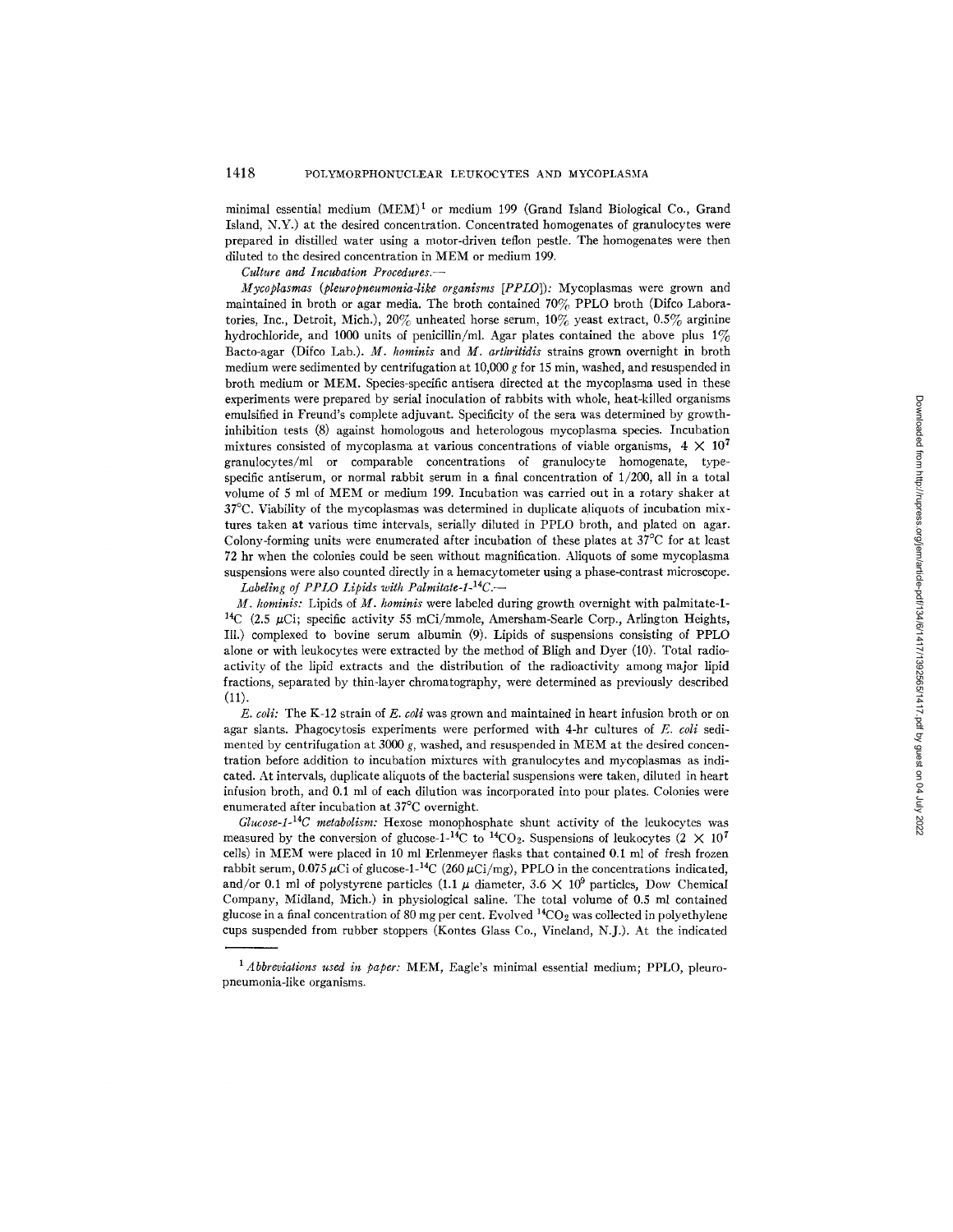time intervals the reaction was stopped by injecting 0.2 ml of 10  $\text{N H}_2\text{SO}_4$  through the rubber stopper into the main chamber. Hyamine (0.4 ml) was added to the collection cups and incubation at 37°C was continued for 1 hr. At this time the cups were removed, placed in counting vials, and shaken well with 12 ml of toluene-BBOT *(2,5-bis-2-(5-tert-butylbenzoxazolyl)*  thiophene, Packard Instrument Co., Downers Grove, IlL) scintillation mixture. Counting in a Packard liquid scintillation spectrometer was carried out immediately after addition of scintillation mixture and cooling of the vials. Under these circumstances quenching was minimal. Radioactivity of portions of glucose- $1^{-14}C$  was determined also in the presence of hyamine and thus provided an internal standard. In some experiments, as indicated in the text, *0.075*   $\mu$ Ci of glucose-6-<sup>14</sup>C was used in place of glucose-1-<sup>14</sup>C.

*Determination of the Conversion of Lysolecithin-*<sup>32</sup>P to Lecithin by Granulocytes.—This proeedure has been described in detail elsewhere (12-15). In brief: *Biosynthetically* prepared lecithin- $^{32}P$  was degraded to lysolecithin- $^{32}P$  by treatment with snake venom phospholipase



FIG. 1. Viability of *M. hominis* (PPLO) incubated with or without rabbit granulocytes and specific antiserum. Individual points represent the mean of duplicate viable counts determined on aliquots taken at the indicated times of incubation. The open symbols represent allquots of the whole suspension and the closed symbols aliquots of supernatant fluids prepared by centrifugation of the suspension at 50 g for 10 min. Incubation mixtures were prepared as described in Materials and Methods.

A2. The labeled lysolecithin was complexed to bovine serum albumin (4  $g/100$  ml) in Hanks' solution (14). Incubation mixtures contained  $5 \times 10^7$  rabbit granulocytes in Hanks' solution, 0.1 ml of lysolecithin-<sup>32</sup>P-albumin solution, approximately  $5 \times 10^9$  PPLO (as determined by viable count) in 0.2 ml of growth medium or medium 199, and 0.1 ml of polystyrene particles suspended in physiological saline, all in a total volume of 0.5 ml. Mixtures devoid of PPLO or polystyrene particles were supplemented with the appropriate medium alone. The concentration of lysolecithin in the final volume of 0.5 mI of each incubation mixture in different experiments ranged from 20 to 50 nmoles. Conversion of lysolecithin to lecithin was determined by radiochemical assay, separating the labeled compounds in lipid extracts of the incubation mixtures by thin-layer chromatography as previously described (12-15).

### RESULTS

*Effects of Human or Rabbit Granulocytes Incubated with PPLO on Viability of the Microorganisms.--In* marked contrast to rapid killing of E. *coli* and other bacteria by rabbit granulocytes in vitro, the viability of *M. hominis* incubated under similar conditions was unaffected by the presence of granulocytes (Fig. 1).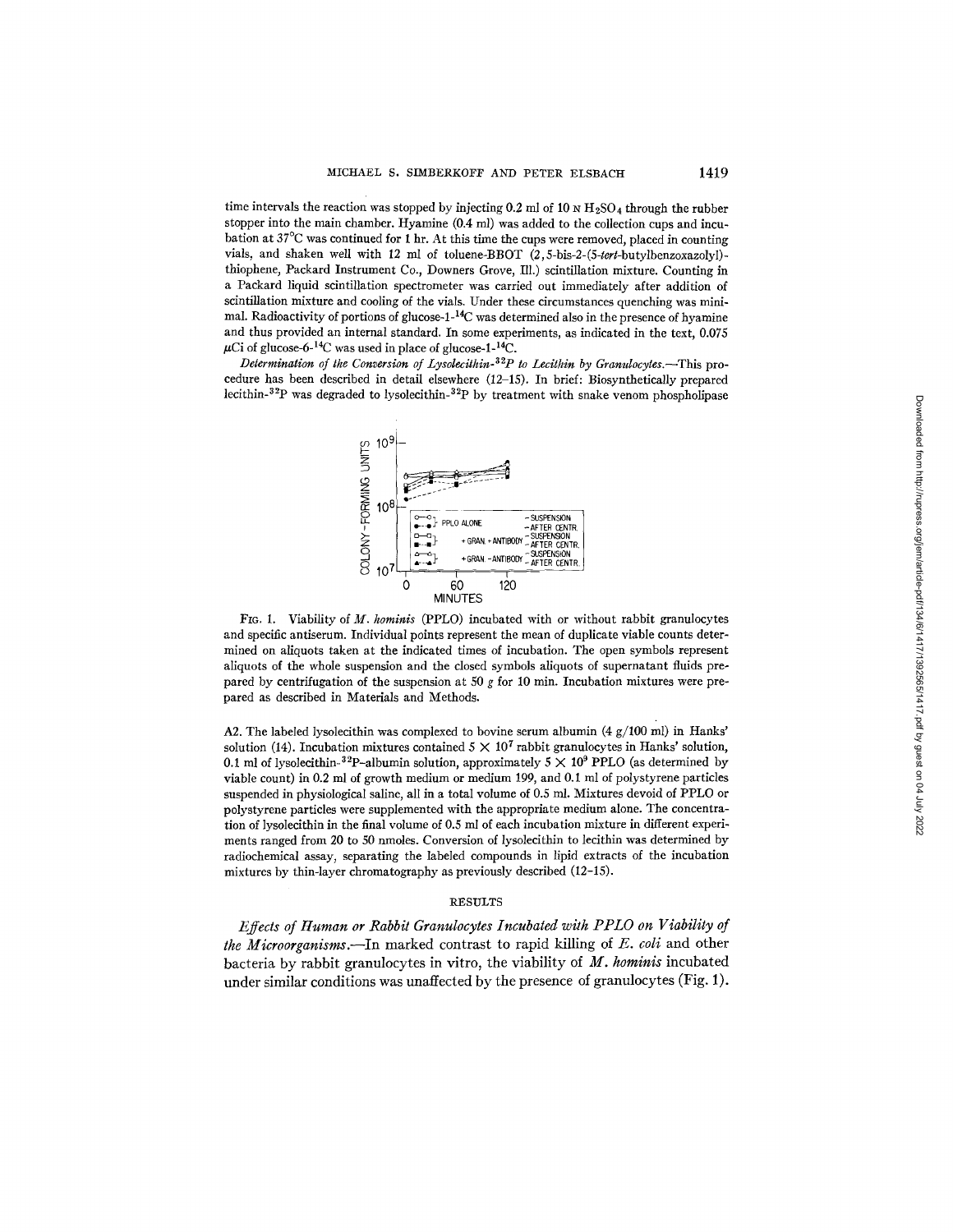Colony counts of aliquots taken over a 2-hr period were virtually the same in suspensions of PPLO alone, in suspensions of PPLO and granulocytes, and in the supernatant fluids obtained after the leukoeytes had been sedimented by centrifugation. Addition of antiserum directed at mycoplasma also had no effect on viability.

When the ratio of PPLO to leukocytes was varied from 1 to 100, no decreased viability was observed at any concentration. Fig. 2 shows such an experiment



FIG. 2. Viability of *M. hominis* (PPLO) incubated with human peripheral blood leukocytes in the presence of antiserum at varying ratios of organisms to cells. The experiment was carried out as described in legend of Fig. 1.

carried out with human leukocytes. Similar results were obtained in experiments with rabbit granulocytes. Moreover, at none of the three concentrations examined was there evidence of adherence of the mycoplasma to the phagocytes, since medium after sedimentation of the granulocytes and whole suspensions contained comparable numbers of viable organisms (Fig. 3). Thus, failure to detect appreciable killing of PPLO appears not because of an excess of the organisms in the suspension. Modification of the incubation mixture by substituting medium 199 for MEM failed to uncover myeoplasmacidal activity.

Jones and Hirsch, in their studies of phagocytosis by mouse peritoneal macrophages of *M. pulmonis,* demonstrated ingestion and digestion using 20% heat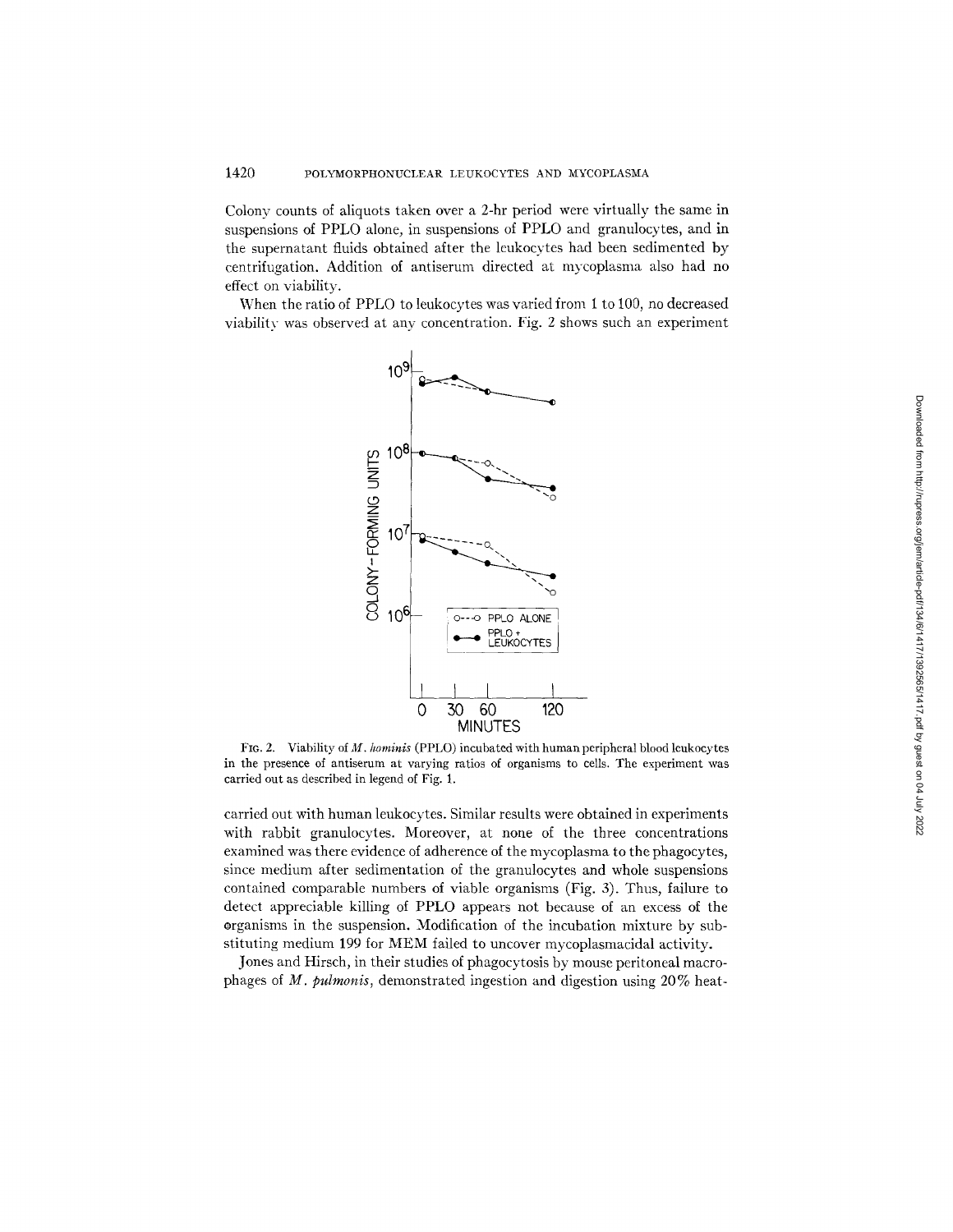inactivated fetal calf serum (7). As shown in Fig. 4, viable counts of *M. hominis*  incubated with human leukocytes were the same at three different human serum concentrations. Substitution of heat-inactivated fetal calf serum for the human serum in the incubation mixture also did not alter the results.

Extracts of leukocytes have been shown to possess potent mycoplasmacidal activity at low pH towards *M. pneumoniae, M. salivarium* and *M. fermentans*  (16), and *M. hominis* (17). Fig. 5 shows one of four virtually identical experi-



FIG. 3. Viability of *M. hominis* (PPLO) incubated with rabbit granulocytes and antiserum at varying ratios of organisms to cells (see legend to Fig. 1). Open symbols represent aliquots of the whole suspension and the closed symbols aliquots of supernatant fluids prepared by centrifugation of the suspension at 50  $g$  for 10 min.

ments in which the effect of incubation with intact or homogenized leukocytes on viability of *M. hominis* was compared. It is evident that whole leukocyte homogenates also contain mycoplasmacidal activity towards *M. hominis.* The lag of 2 hr before killing of mycoplasma became manifest was also observed by Dajani and Ayoub (16), when the leukocyte extract was diluted.

Differences in apparent potency between the extracts prepared by Dajani and Ayoub and the homogenates used in our experiments probably reflect the fact that we tested mycoplasmacidal activity at pH 7.4 (rather than at its optimal pH of 4.7 [16]), so that the effect of homogenized cells could be compared with that of intact cells.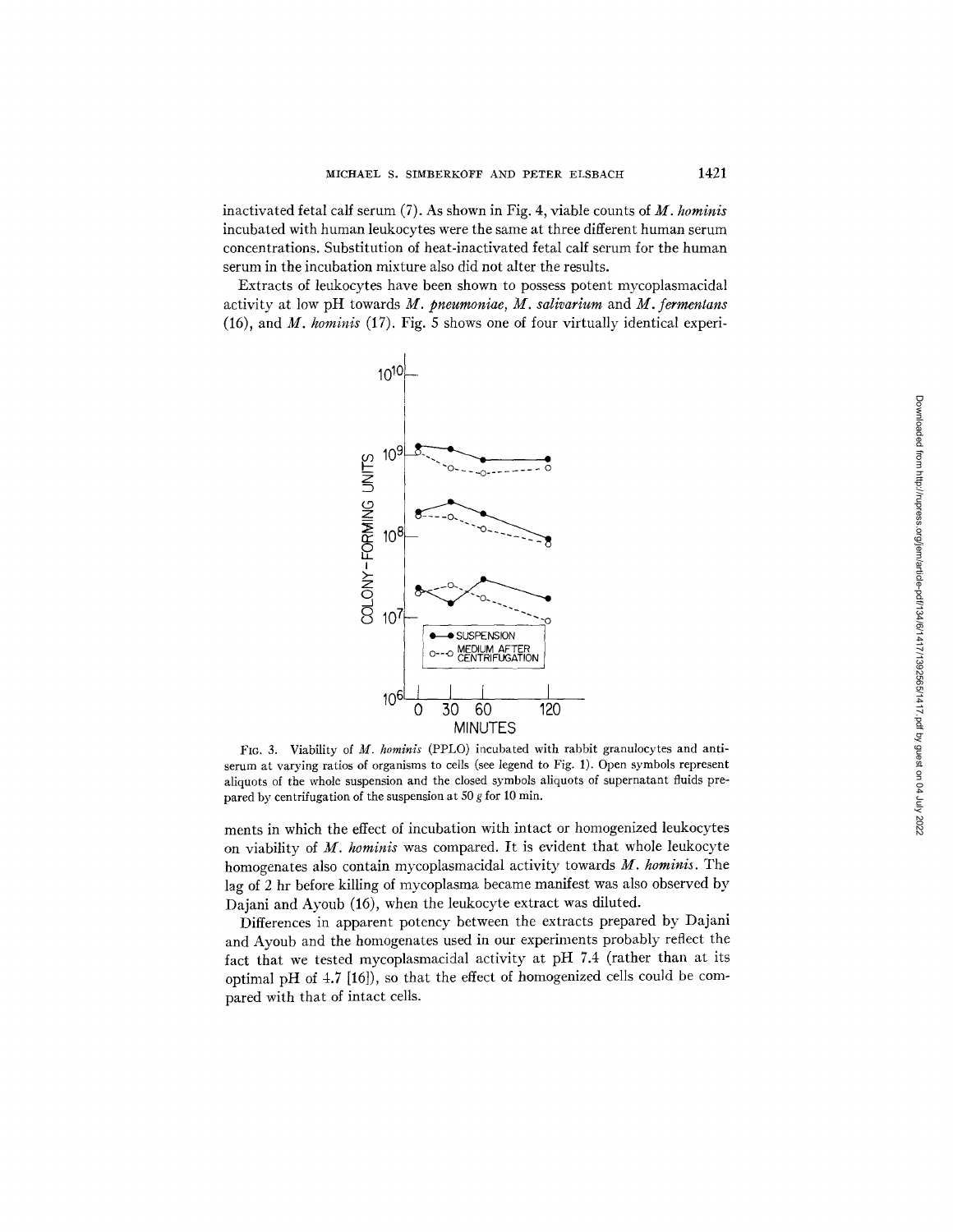Since estimates of the total number of PPLO in the suspensions were based on the capacity of the organisms to form colonies, it is conceivable that the actual number of mycoplasma particles in a suspension greatly exceeded the number of colony-forming units. This did not seem likely since counting of aliquots of mycoplasma suspensions under the phase-contrast microscope gave values that corresponded to the number of colony-forming units. However, an additional measure of uptake of PPLO was deemed necessary. Radioisotopically-labeled PPLO were prepared by incubating *M. hominis* in rapid growth phase with palmitate-l-14C. This results in extensive labeling of the organisms' phospholipids. After washing of the labeled PPLO, more than 95 % of the radioactivity was in phospholipids and less than 3% remained as free fatty acid. Incubation



FIG. 4. Viability of *M. hominis* (PPLO) incubated with human peripheral blood leukocytes, antiserum, and normal human serum at the indicated concentrations.

of the labeled PPLO at two concentrations with rabbit granulocytes revealed that practically the same amount of radioactivity remained in the supernatant fraction of suspensions of PPLO alone and of PPLO plus granulocytes (Fig. 6), confirming the evidence obtained in the preceding experiments on viability.

At the lower concentration of labeled PPLO it appears that somewhat more radioactivity sedimented with the leukocytes after incubation for 2 hr. In four additional experiments, carried out for 3 hr, no evidence was obtained that the granulocytes sequestered more PPLO at longer time intervals, either at high or at low PPLO to leukocyte ratios. Fractionation of the lipids extracted from suspensions of PPLO and of PPLO incubated with granulocytes for periods of up to 3 hr, showed no release of labeled free fatty acid or other breakdown products of the PPLO phospholipids. Thus, we obtained no evidence of degradation of PPLO lipids. These findings contrast with those obtained in similar experiments with another microorganism (partially) devoid of the cell wall,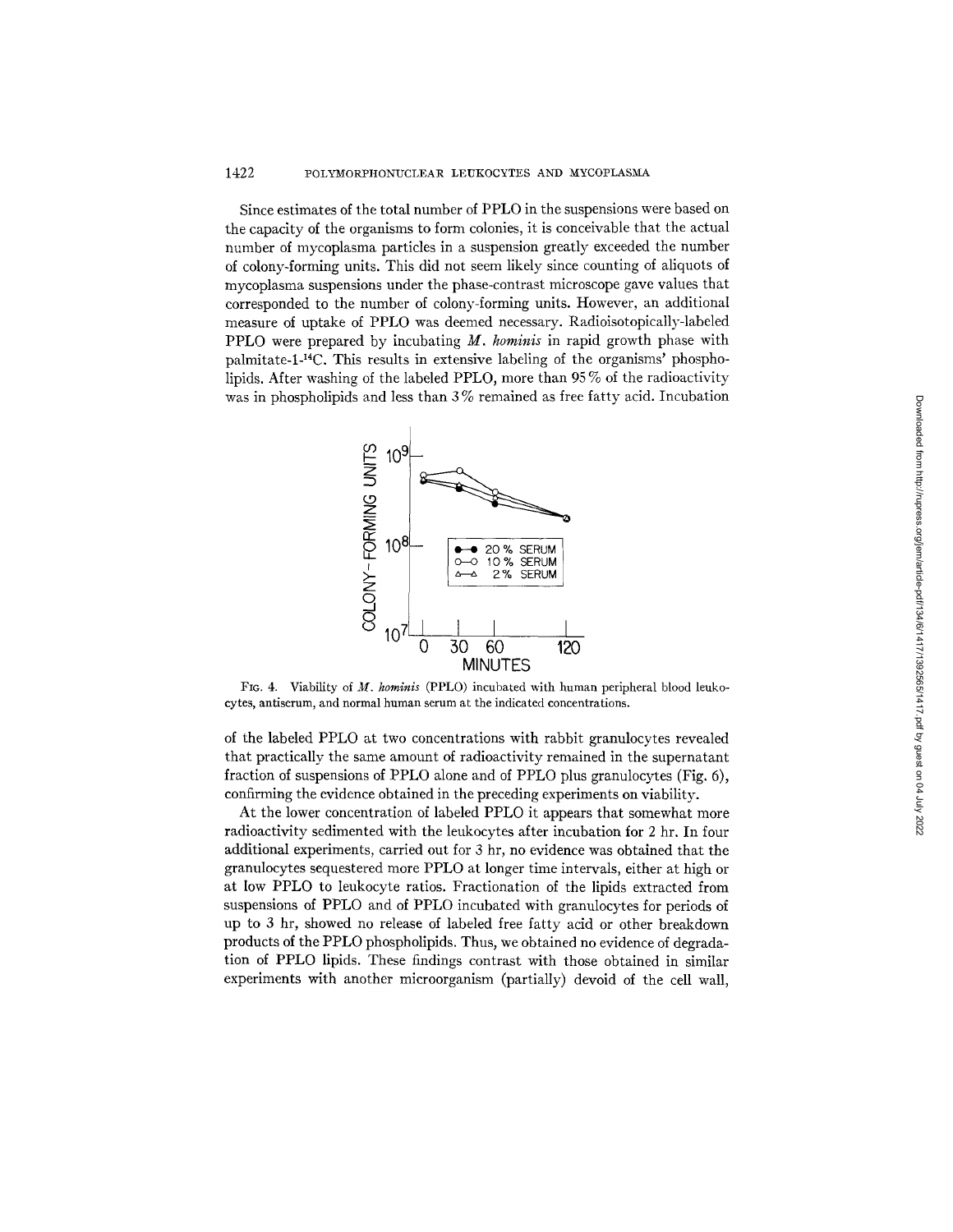namely spheroplasts prepared from palmitate-1-<sup>14</sup>C-labeled *E. coli*, which undergoes rapid and extensive degradation when exposed to granulocytes (unpublished observation). These experiments indicated not only that PPLO is not killed to any extent during incubation with leukocytes for 2 hr, but also that



FIG. 5. Viability of *M. hominis* (PPLO) incubated with intact or homogenized rabbit granulocytes and specific antiserum.



FIG. 6. Lack of removal of palmitate-1-<sup>14</sup>C-labeled *M. hominis* by rabbit granulocytes. The experiment was carried out as described in the legend of Fig. 1, except that aliquots of the whole suspension or of the supernatant fluid obtained after centrifugation at 50  $g$  for 10 min were extracted for lipids. Labeled PPLO were added in ratios of 100 or 10 organisms to one granulocy te.

no appreciable tight adsorption onto the phagocytic cells could have taken place.

*Effect of PPLO on Several Metabolic Functions of Rabbit and Human Leukocytes.--Phagocytosis* of various types of particles and microorganisms is accompanied by marked stimulation of  $O_2$  uptake and formation of  $^{14}CO_2$  from glucose-l-14C (in this cell type a reasonably accurate index of hexose mono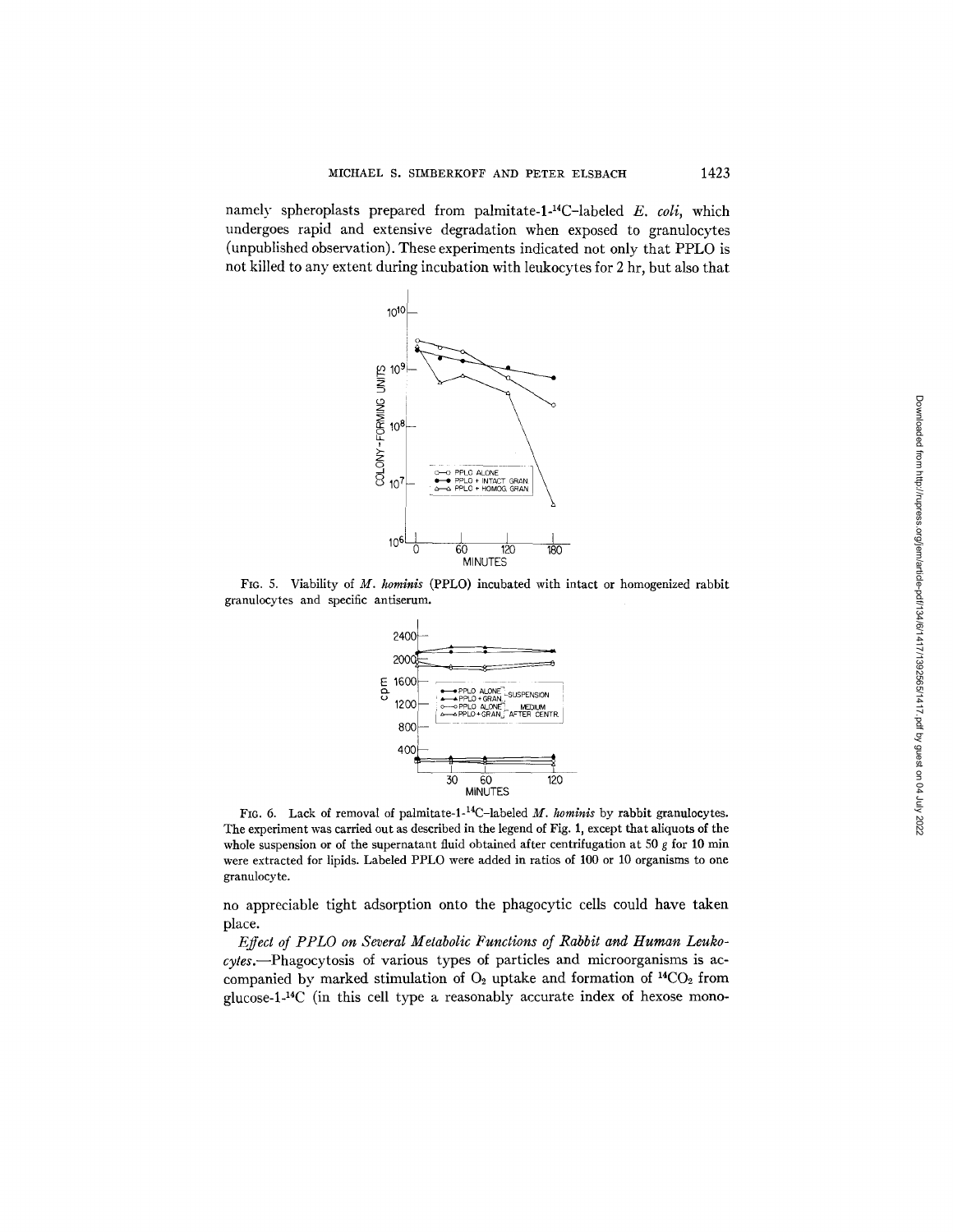phosphate shunt [HMS] activity). Despite the apparent inability of the leukocytes to remove PPLO from the suspension,  ${}^{14}CO_2$  production from glucose-1- ${}^{14}C$ added to the medium is markedly enhanced (Fig. 7). Production of  $^{14}CO_2$  by granulocytes incubated with PPLO or with polystyrene particles was compared. Polystyrene particles elicited the familiar almost 10-fold stimulation of  $^{14}CO<sub>2</sub>$  production from glucose-1- $^{14}C$ . In 10 experiments conversion of glucose-1-<sup>14</sup>C to <sup>14</sup>CO<sub>2</sub> by 2  $\times$  10<sup>7</sup> leukocytes incubated with polystyrene amounted to  $100 \pm 16$  nmoles (mean  $\pm$  sEM) in 30 min. Comparable stimulation was seen when PPLO in the presence of antiserum in a ratio of 10 organisms: 1 granulocvte were added to the suspension. An even greater stimulation occurred when the ratio was 100:1. In the absence of antiserum the stimulation was approximately half of that observed in its presence. Appropriate controls showed no  $^{14}CO<sub>2</sub>$  production from glucose-1<sup>-14</sup>C by *M. hominis* or *M. arthritidis* incubated



FIG. 7. Production of  ${}^{14}CO_2$  from glucose-1-<sup>14</sup>C by rabbit granulocytes. The results are expressed as per cent of the  ${}^{14}CO_2$  produced by rabbit granulocytes incubated with polystyrene beads for 30 min. *M. arthritidls* (PPLO) and specific antiserum were added as indicated.

in the absence of polymorphonuclear leukocytes. Antiserum alone had no effect on  ${}^{14}CO_2$  production by leukocytes. Aerobic glycolysis, as measured by the conversion of glucose-6-<sup>14</sup>C to <sup>14</sup>CO<sub>2</sub>, was modestly stimulated by polystyrene particles, but did not increase when mycoplasma was added (not shown), excluding the possibility of a nonspecific stimulation of glucose metabolism through increased entry of glucose because of a change in permeability.

The effect of various antisera on  $^{14}CO_2$  production from glucose-1<sup>-14</sup>C by granulocytes incubated with either *M. hominis* or *M. arlhritidis* is shown in Table I. The antisera were species specific in their capacity to inhibit growth of mycoplasma. While heterologous antisera enhanced  $^{14}CO_{2}$  production by granulocytes in the presence of PPLO, type-specific antisera, even when diluted, were consistently more stimulatory. Heat-inactivated PPLO evoked the same antiserum-dependent metabolic response as live organisms (Table II).

Previous studies in our laboratory have indicated that phagocytosis of polystyrene particles by granulocytes is associated with a marked stimulation of the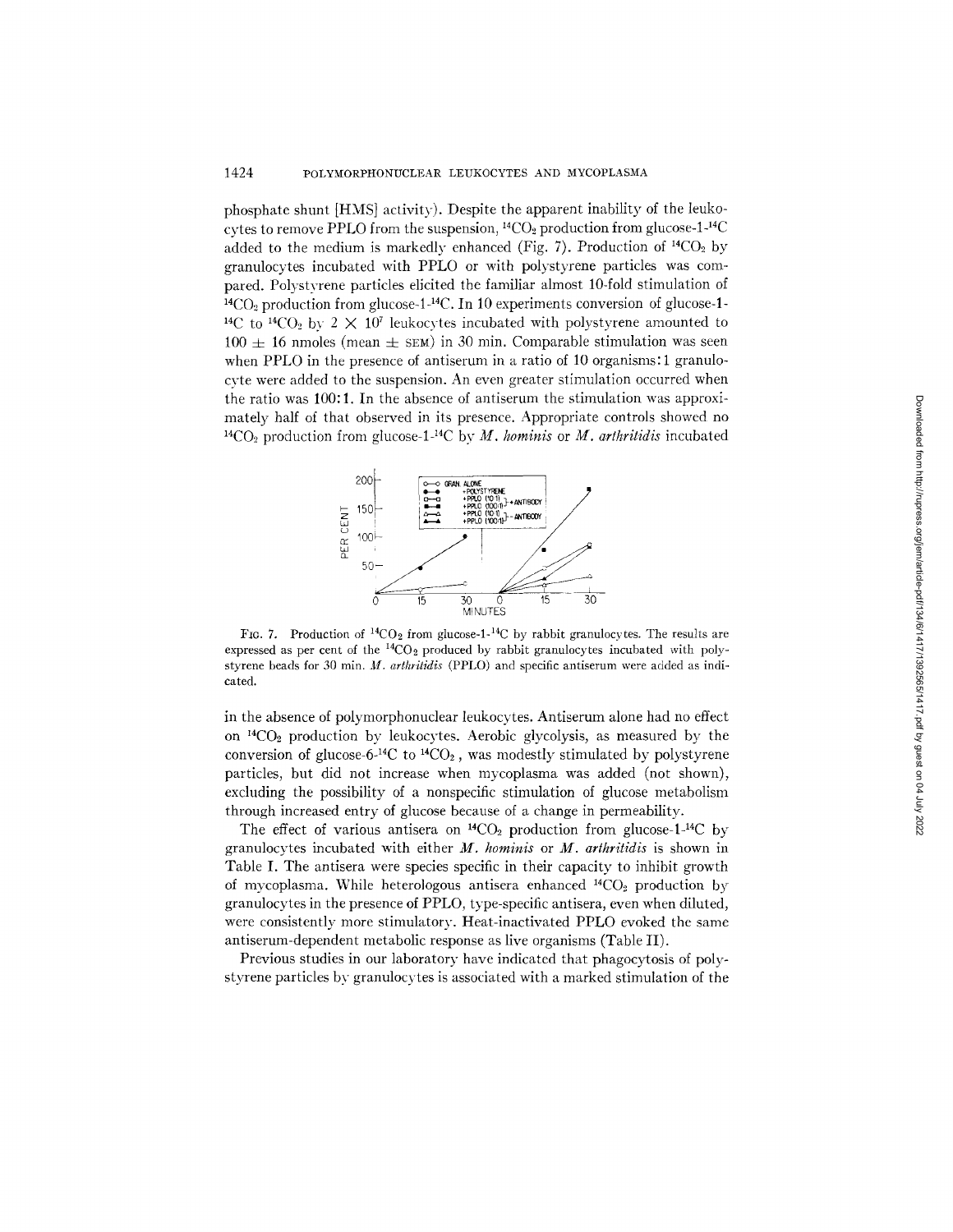conversion of medium lysolecithin to cellular lecithin (15, 18). This stimulation of acylation of the lysocompound is not observed in presence of PPLO (Table III). Further, acylation is less when both polystyrene particles and PPLO are present than with polystyrene particles alone.

| TABLE I                                                                                          |  |  |  |  |  |  |
|--------------------------------------------------------------------------------------------------|--|--|--|--|--|--|
| Effect of Specific and Nonspecific Antiserum on Stimulation of $^{14}CO_2$ from Glucose-1-14C by |  |  |  |  |  |  |
| Rabbit Granulocytes Incubated with PPIO                                                          |  |  |  |  |  |  |

|                                | M. arthritidis |        | M. hominis |     |
|--------------------------------|----------------|--------|------------|-----|
| Incubation (min)               | 15             | 30     | 15         | 30  |
|                                |                | nmoles |            |     |
| Normal rabbit serum            | 8              | 15     | 20         | 49  |
| $Anti-M.$ arthritidis          | 47             | 110    | 48         | 85  |
| Anti- $M$ , hominis undiluted  |                |        | 68         | 105 |
| Anti- <i>M.</i> hominis $1:10$ |                |        | 69         | 122 |
| Anti- $M.$ hominis 1:100       |                |        | 34         | 81  |
| Anti-M. salivarium             | 18             | 39     | 40         | 90  |
| Anti-M. neurolyticum           | 18             | 33     | 36         | 78  |

The experiment was carried out as described in Materials and Methods. Mycoplasma was added in a ratio of 100 organisms to 1 granulocyte. All sera, undiluted or diluted as indicated were added in an amount of 10  $\mu$ /reaction mixture of 0.5 ml. Results are given as nmoles of glucose oxidized.

TABLE II

*Comparison of Effect of Live and Heat-Killed PPLO on 14C02 Production from Glucose-l-14C by Granulocytes* 

| 15 | 30     |  |  |  |  |  |
|----|--------|--|--|--|--|--|
|    | nmoles |  |  |  |  |  |
|    | 16     |  |  |  |  |  |
|    | 81     |  |  |  |  |  |
|    | 18     |  |  |  |  |  |
|    | 87     |  |  |  |  |  |
|    |        |  |  |  |  |  |

Comparison of the effect of live and heat-killed  $M$ . hominis on <sup>14</sup>CO<sub>2</sub> production from glucose-1-<sup>14</sup>C by rabbit granulocytes. The experiment was carried out as described in Materials and Methods and in the legend of Table *I. M. hominis* or heat-killed *M. homlnis* were added to the granulocytes in a ratio of 100 organisms to 1 granulocyte. Normal rabbit serum or specific antiserum were added in an amount of 10  $\mu$ l/incubation flask.

\* NRS, normal rabbit serum.

*Effect of PPLO on the Killing of E. coli by Granulocytes.*—The findings described so far suggested that PPLO induces alterations in leukocyte function without being ingested to any great extent. In the following experiments we examined the possibility that PPLO affected the granulocyte's ability to carry out phagocytosis of other microorganisms. The effect of PPLO added at various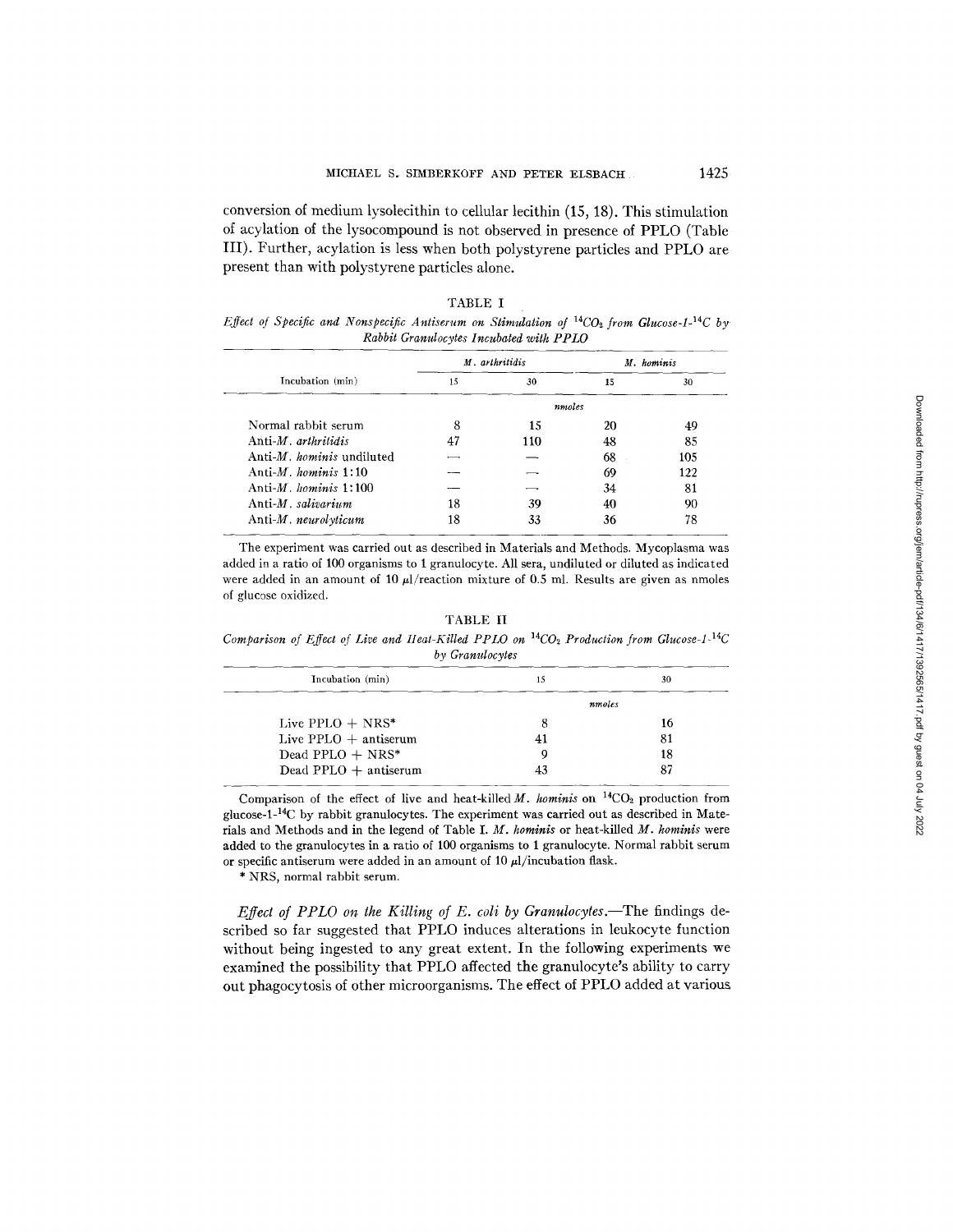| <b>FARLE</b> |  |
|--------------|--|
|--------------|--|

*Lecithin Synthesis from Lysolecithin-3~P by Granulocytes Incubated with or Without PPLO in lhe Presence or Absence of Polystyrene Particles* 

|                 | Granulocytes - PPLO |                |              | $Granulocytes + PPLO$ |
|-----------------|---------------------|----------------|--------------|-----------------------|
| Incubation time | - Polyst.           | $+$ Polyst.    | - Polyst.    | $+$ Polyst.           |
| m:n             |                     |                |              |                       |
| 15              | $33.5 + 3.7$        | $61.8 \pm 2.0$ | $35.3 + 2.9$ | $45.9 + 3.9$          |
| 30.             | $58.3 \pm 3.8$      | 100            | $53.5 + 2.5$ | $73.6 \pm 5.9$        |

Incorporation of lysolecithin-32P complexed to albumin into granulocyte lecithin was determined as described in Materials and Methods and elsewhere (18).

Results of five experiments, carried out in duplicate, was given as per cent (mean  $\pm$ standard error of the mean) of the value for lecithin synthesis at 30 min. The differences between lecithin synthesis by granulocytes incubated with polystyrene beads in the absence and presence of PPLO were statistically significant. (At 15 min  $P < 0.005$  and at 30 min  $P < 0.02$ ). Suspensions of PPLO did not convert lysolecithin to lecithin.



FIG. 8. Effect of preincubation of human leukocytes with *M. hominis* on bactericidal activity against *E. coli.* Leukocytes, *M. hominis* (100 organisms/leukocyte), and specific antiserum were incubated for the indicated periods of time before *E. toll* were added to the mixtures. Individual points represent viable counts of *E. coli* derived from aliquots of the suspensions taken at the indicated times of incubation.

times before addition of *E. coli* on bacterial killing by granulocytes is shown in Fig. 8. Preincubation of the granulocytes with PPLO for 30 or 60 min results in marked impairment of bacterial killing. When PPLO and *E. coli,* both in a ratio of 100 microorganisms: 1 granulocyte, are added simultaneously, killing of *E. coil* was usually only little inhibited, suggesting that any effect of PPLO on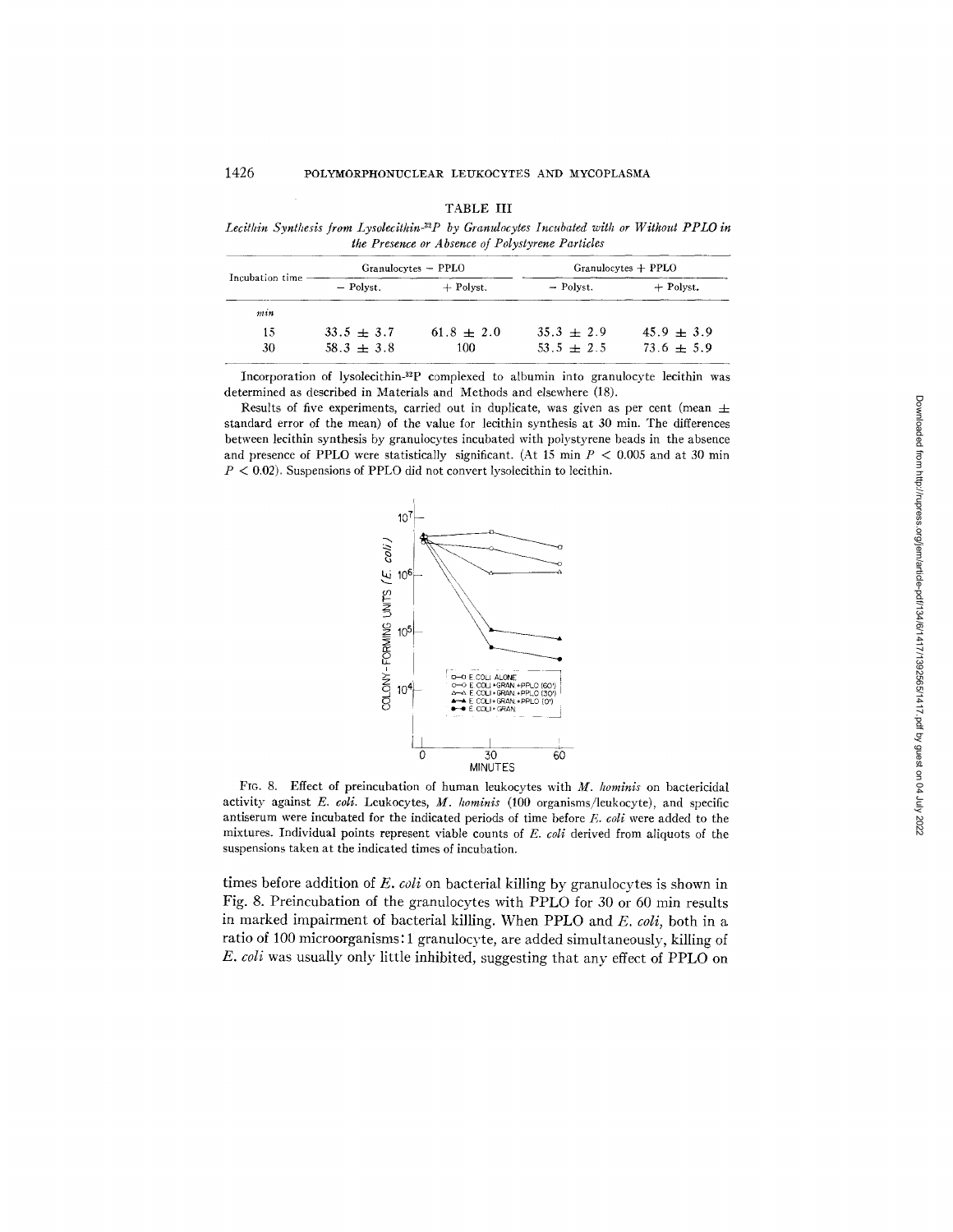the leukocyte's bactericidal activity was not simply because of dilution of E. *coil* as ingestible material.

Fig. 9 depicts the protective effect of PPLO against killing of *E. coli* by granulocytes, as a function of the number of *E. coli* in the suspension. The fewer the *E. coli* the more dramatic the inhibition of killing.

## DISCUSSION

The findings we have presented here indicate that two species of mycoplasma, *M. hominis* and *M. arthritidis,* are not effectively ingested and killed by human and rabbit leukocytes under conditions that permit the rapid phagocytosis of *E. coli.* The main evidence for this conclusion rests on studies of viability of



FIO. 9. Effect of preincubation of human leukocytes with *M. hominis* (100 organisms/ leukocyte) for 30 min on subsequent killing of *E. coli* added at various ratios of bacteria to leukocytes. Incubation was carried out as described in the legend of Fig. 8. The bars represent the per cent of the viable *E. coli* count at time 0 (mean of duplicate determinations).

PPLO incubated with granulocytes, as well as on experiments with labeled PPLO. The latter showed in addition that PPLO apparently do not tightly adhere to the leukocytes since little or no radioactive material sedimented with the phagocytes. This finding is surprising because it contrasts with morphological observations by others that indicate a striking tendency on the part of PPLO to adhere to surfaces of mammalian cells (5-7) including polymorphonuclear leukocytes (5). However, neither the tightness of binding, nor the ability of the species of mycoplasma used in our studies to adhere to cells other than leukocytes, has been examined to our knowledge.

Further evidence that mycoplasma is not readily engulfed by granulocytes, even in the presence of species-specific antiserum, is provided by electronmicroscopic observations<sup>2</sup> (not shown), that revealed only rare intracellular PPLO at a ratio of 10:1, and few intracellular organisms at a ratio of 100 PPLO: 1 granulocyte.

<sup>&</sup>lt;sup>2</sup> We are indebted to Dr. D. Zucker-Franklin who performed the electron microscopy.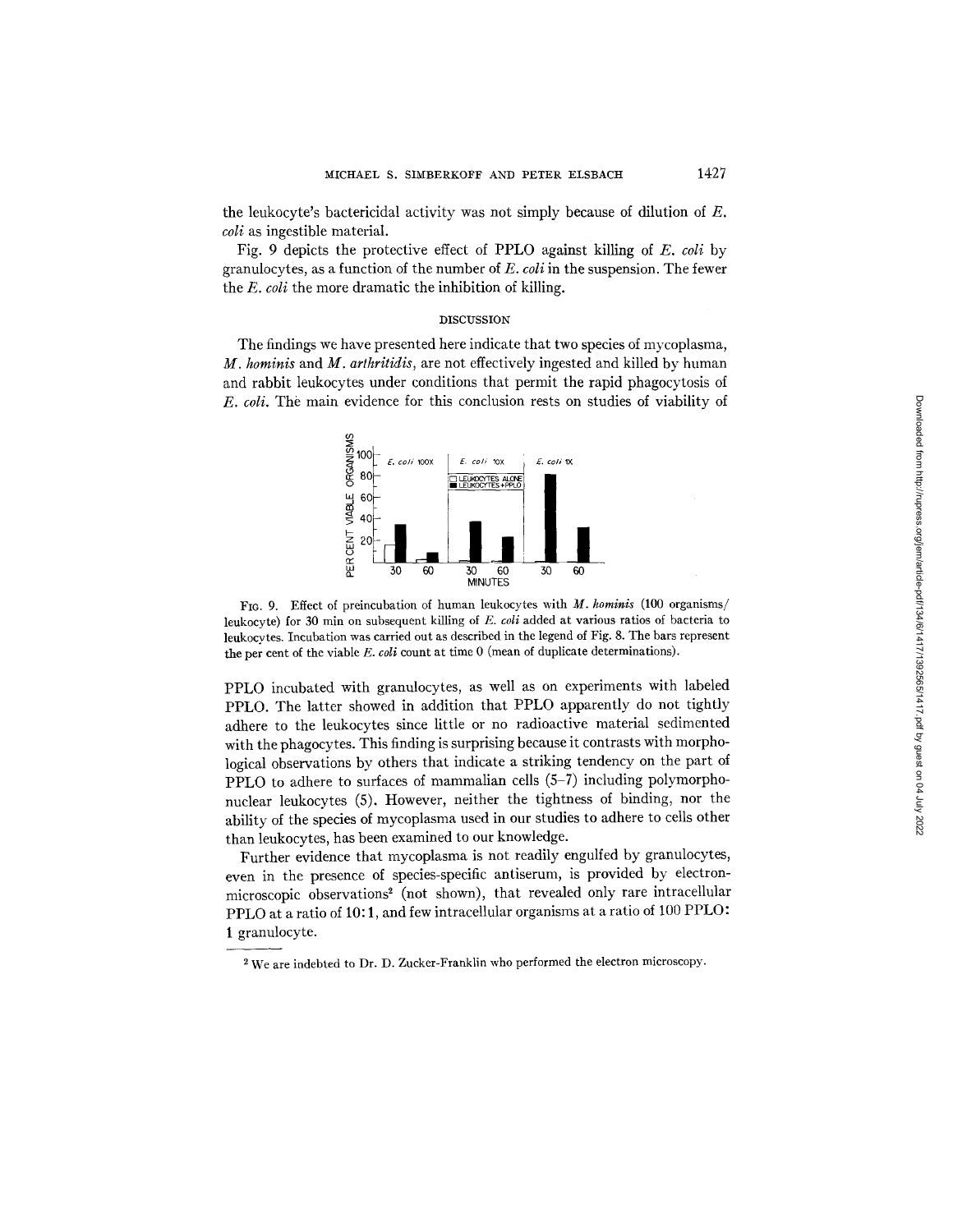## 1428 POLYMORPHONUCLEAR LEUKOCYTES AND MYCOPLASMA

Even though few mycoplasmas could be demonstrated intracellularly in these experiments, stimulation of  ${}^{14}CO_2$  production from glucose-1-<sup>14</sup>C was at least as great after addition of PPLO as in the presence of polystyrene particles (thin sections of such granulocytes contained from 15 to 25 latex particles). It appears less likely that this metabolic response is because of occasional ingested mycoplasmas, since up to 10-fold stimulation of  ${}^{14}CO_2$  production was seen under circumstances where virtually no intracellular PPLO were seen. However, stimulation of  ${}^{14}CO_2$  production by granulocytes in the absence of phagocytosis can be demonstrated in response to numerous chemical and biological agents (19-22). Most of these have detergent properties and affect the cell surface. We propose therefore that the effect of PPLO on granulocyte metabolism reflects a perturbation of the cell surface and quite possibly damage to the cells. Support for this hypothesis may be found in the inhibitory effects of PPLO on killing of *E. coli* and on the stimulation of acylation of lysolecithin that normally accompanies phagocytosis of polystyrene and other particles (15, 18). The concept that mycoplasma may cause cell damage, especially in conjunction with antibody and complement, has been put forth previously (23).

The strikingly different results of our studies on granulocytes and of those of Jones and Hirsch (7) on peritoneal macrophages may perhaps be explained in this context. Jones and Hirsch found specific antiserum-dependent ingestion and digestion of *M. pulmonis* by mouse peritoneal macrophages in culture. The ability of the macrophages but not of cultured fibroblasts to engulf adherent *M. pulmonis* was triggered within minutes after addition of anti-mycoplasma antibody and exhibited all the morphological characteristics of effective phagocytosis. It is possible that differences in the origins of the cells and in incubation procedure account for the different behavior of the rabbit or human granulocytes and the mouse macrophages. On the other hand, our experiments were carried out under conditions that permit rapid phagocytosis and killing of a wide variety of microorganisms. It seems more likely therefore that the apparent inability of the granulocyte to ingest *M. hominis* or *M. arthrilidis*  in vitro represents a specific feature of this type of phagocyte. For example, it is conceivable that the granulocyte possesses a sensitivity to mycoplasma or its product(s) that distinguishes this phagocyte from others.

While our data seem consistent with a damaging effect of mycoplasma on the leukocytes, the manner in which this action is exerted remains to be determined. In preliminary experiments we have noted that medium (MEM) in which PPLO had been incubated for varying periods of time before removal of the organism by sedimentation at 20,000 g for 20 min affects  $^{14}CO_2$  production by granulocytes. This finding suggests release of substance(s) that modify the granulocyte's membranes and/or metabolism. However, thus far effects of medium prepared in this manner have been variable and at no time as marked as those of whole PPLO suspensions. Another aspect that requires further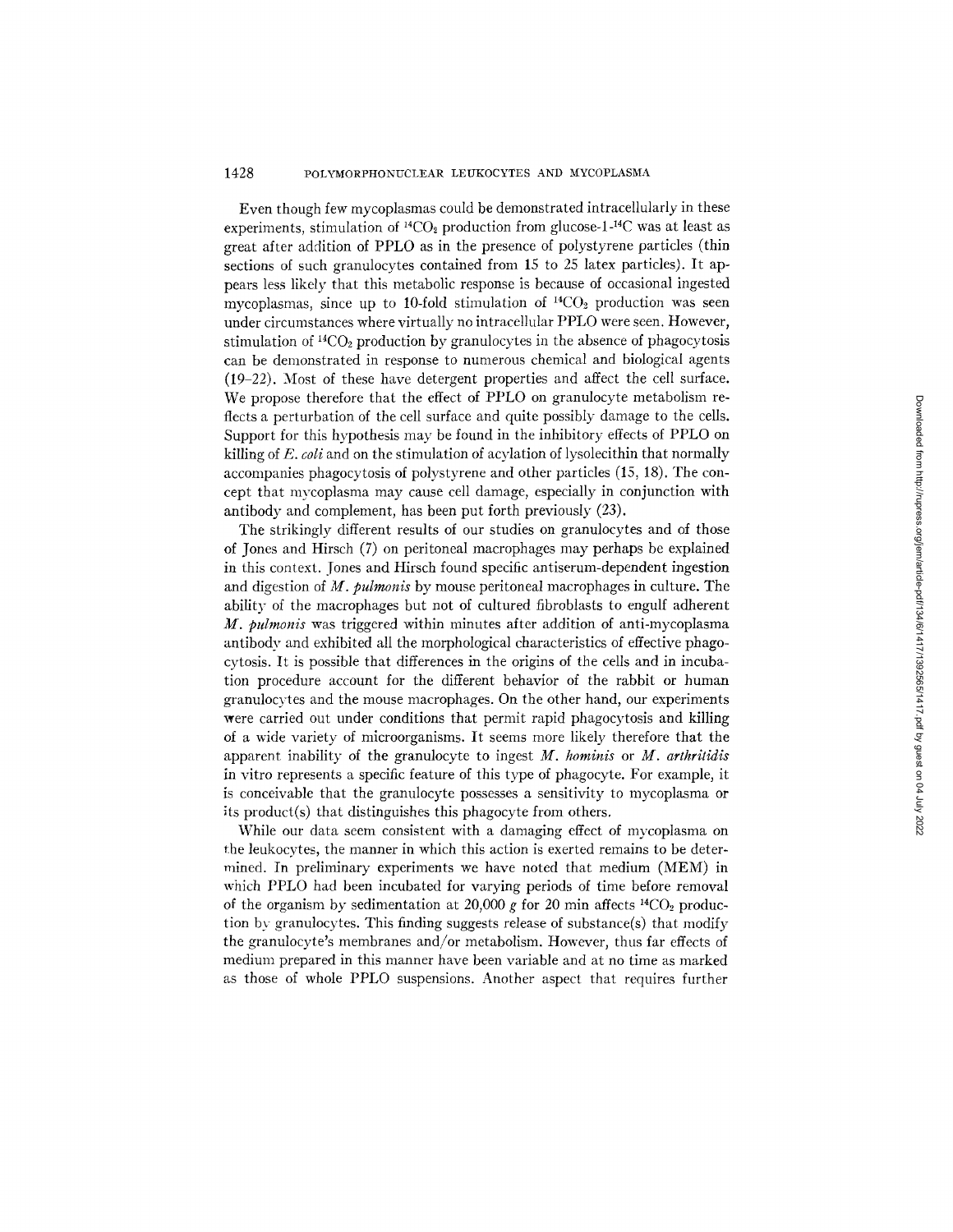study is the effect of PPLO on phagocytosis and killing of microorganisms other than *E. coli.* Although viability of *E. coli* alone is not altered by PPLO under the conditions of these experiments, diminished bactericidal activity of the leukocytes might be because of an effect on the organism rather than on the phagocyte. Such effects might differ with different microbial species.

# **SUMMARY**

The interaction between mycoplasma (PPLO) and human or rabbit loukocytes was examined in vitro.

Upon incubation of *M. hominis* or *M. arthritidis* for 2 hr with rabbit peritoneal exudate granulocytes or leukocytes from human peripheral blood, no killing of mycoplasma was observed either in the presence or absence of type-specific antiserum. However,  $^{14}CO_2$  production from glucose-1- $^{14}C$  was stimulated up to 10-fold in the presence of live or heat-killed PPLO. The extent of stimulation depended upon the number of organisms and the presence of type-specific antiserum. The stimulation of  ${}^{14}CO_2$  production seems not because of tight adherence of PPLO to the leukocytes, since PPLO were quantitatively recovered in the medium after sedimenting the granulocytes.

The enhanced conversion of medium lysolecithin to cellular lecithin that accompanies phagocytosis of polystyrene particles was significantly reduced when PPLO were also present. Mycoplasma alone elicited no stimulation of lecithin formation.

Killing of *E. toll, a* microorganism readily engulfed and killed by leukocytes in vitro, was diminished when the leukocytes were preincubated with mycoplasma.

These findings indicate that *M. hominis* and *M. arthritidis* are not ingested by granulocytes to any detectable extent, but that these organisms affect the leukocytes' metabolism and also impair phagocytosis of *E. coll.* 

# REFERENCES

- 1. Chen, T. A., and R. R. Granados. 1970. Plant-pathogenic mycoplasma-like organisms: maintenance *in vitro* and transmission to *Zea mays L. Science (Washington).* 167:1633.
- 2. Cottew, G. S., and R. H. Leach. 1969. Mycoplasmas of cattle, sheep and goats. *In* The Mycoplasmatales and the L-Phase of Bacteria. L. Hayflick, editor. Appleton-Century-Crofts, New York. 527.
- 3. Thomas, L. 1970. Mycoplasms as infectious agents. *Annu. Rev. Med.* 9.1:179.
- 4. Denny, F. W., W. A. Clyde, Jr., and W. P. Glezen. 1971. *Mycoplasma pneumoniae* disease: clinical spectrum, pathophysiology, epidemiology, and control. J. *Infec. Dis.* 123:74.
- 5. Zucker-Franklin, D., M. Davidson, and L. Thomas. 1966. The interaction of mycoplasmas with mammalian cells. I. HeLa cells, neutrophils, and eosinophils. *J. Exp. Med.* 124:521.